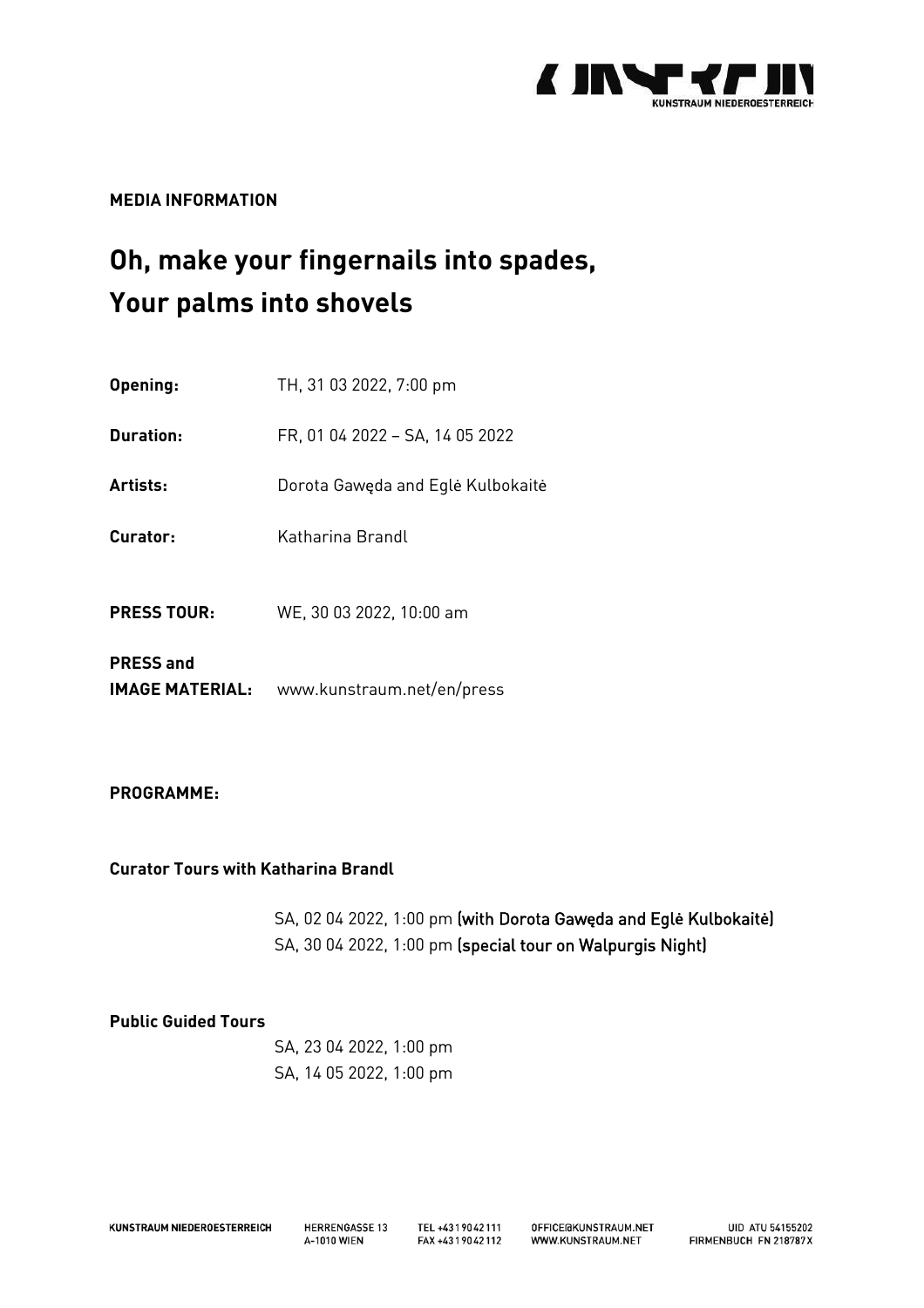

SEITE 2 VON 4

#### **Oh, make your fingernails into spades,**

#### **Your palms into shovels**

Pointed fingernails and palms full of earth, burning heads and dystopian landscape animations: The visual language of Dorota Gawęda and Eglė Kulbokaitė's first institutional solo exhibition in Austria is prodigious. A towering haystack brings witch hunts to mind, a menacing floating rake conjures images of famine, peasant uprisings, an earth that is brutally exploited, yet only feeds a fraction of humanity sufficiently. The title of the exhibition Oh, make your fingernails into spades, Your palms into shovels refers to two lines from a dirge the two artists wrote as the basis for their video installation *Mouthless Part II*. In the spirit of dziady, the Baltic-Slavic "Day of the Dead", the video work depicts a world in which conventional categories, such as human, nature, city, country, are no longer valid. The singing performers navigate a landscape in flux, animated by artificial intelligence. The Anthropocene and its impacts stand like an elephant in the room—a comparison that is only appropriate because the elephant, unlike so many species, has not yet fallen victim to mass extinction. Or, to put it in the words of curator Katharina Brandl: "No representation of landscape is innocent anymore in the Anthropocene."

Inspired by Baltic-Slavic traditions and ecofeminist theories, Dorota Gawęda and Eglė Kulbokaitė create a space of collective grief in Kunstraum Niederoesterreich. In doing so, they do not freeze in melancholy, but open up mental spaces in which boundaries become blurred. Their works propagate the possible coexistence of all beings in this world, which vehemently resists the default "eat or be eaten" mindset. In their artistic practice Dorota Gawęda and Eglė Kulbokaitė create an atmosphere in which all elements exist in harmony with each other. Whether human or spirit, whether living or dead, whether performer or visitor.

"Titled Stages of Grief, the annual programme of Kunstraum Niederoesterreich 2022 is dedicated to the liminal shape of our present – the collective trauma of the health crisis of recent years is not yet over, but our mourning for all that we have lost is becoming all the more evident. Gawe*̨*da and Kulbokaite*̇*'s solo exhibition connects to this sentiment, while still

**HERRENGASSE 13** A-1010 WIEN

TEL +4319042111 FAX +4319042112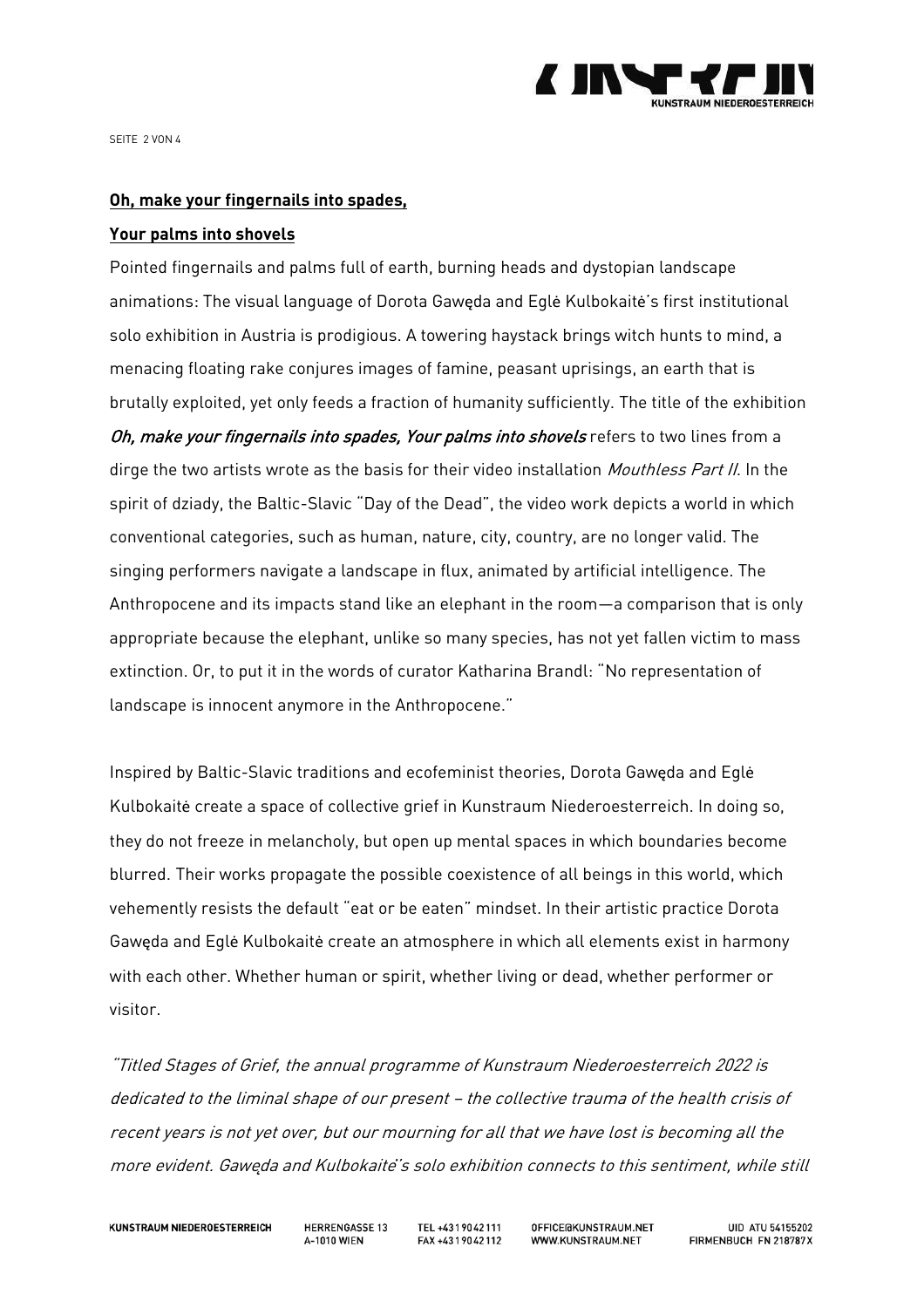

SEITE 3 VON 4

maintaining its own aesthetic and theoretical universe. Literary references, allusions to Baltic-Slavic traditions, and contemporary theory underpin their artistic works and make them so multifaceted and ambiguous." (curator Katharina Brandl)

#### **The artists**

After meeting during studies at the Royal College of Art in London, Dorota Gaweda and Egle Kulbokaitė have been working as a duo since 2013. Their multimedia practice – which includes performances, videos, sculptural and installation works, but perfumes, too – draws from extensive historical and theoretical research processes, a high sensitivity towards materials, and intellectual openness. They founded the YOUNG GIRL READING GROUP, a nomadic reading circle, in 2013, and received the Swiss Performance Art Award in 2021 along with the Collide Residency Award, which will support their residencies at CERN (Geneva) and at Hangar in Barcelona in 2022.

#### **Works**

Mouthless Part II, 2021, Three-channel video installation, 23:08 min Death by Landscape (Fribourg), 2020, Digital print on glass, lead, larch wood frame Hexanol (IV), 2019, Aluminium, steel, hay For when I look at you for <sup>a</sup> moment, then it is no longer possible for me to speak; my tongue has snapped, at once <sup>a</sup> subtle fire has stolen beneath my flesh, I see nothing with my eyes, my ears hum, sweat pours from me, <sup>a</sup> trembling seizes me all over, I am greener than grass, and it seems to me that I am a little short of dying. (I-II), 2019, Spruce wood, polished steel, deformed lab glass Votive Flowers (I-III), Freestanding Votive Flowers (I-VII), all 2022, stainless steel, LED flowers